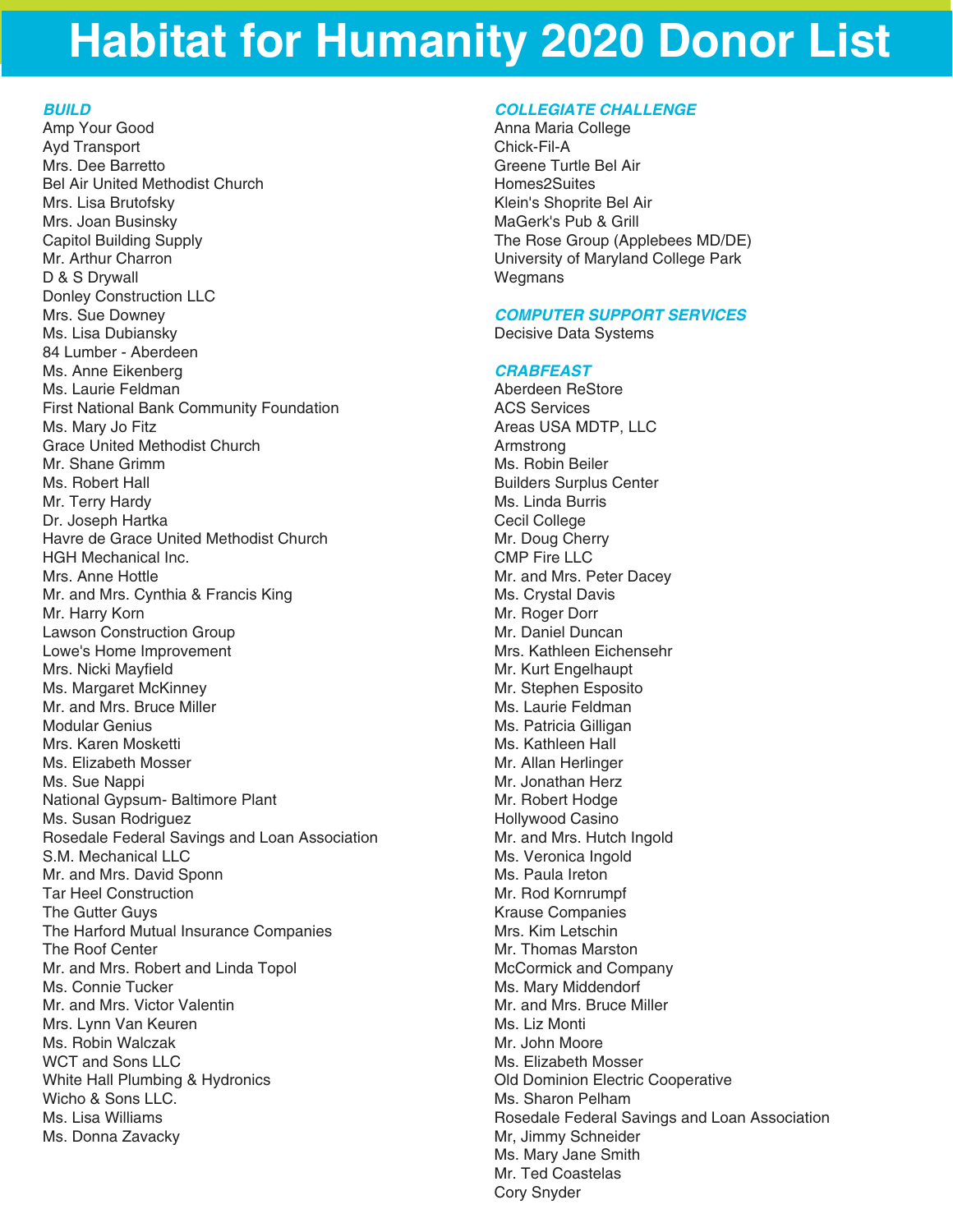Mrs. Karen Sterner Ms. Jennifer Strickland Mrs. Heather Uzdilla Miss Laura Uzdilla Ms. Thelma Wandahl-Bundesen Mr. Paul Wassil Ms. Cheri Wideman Mr. John Pauliny Woody's Crabhouse Miss Brianne Young

### *HARDHATS AND HEELS*

Aberdeen IronBirds Aberdeen ReStore Dr. Andrea Allen American Visionary Art Museum Mrs. Betsy Anstrand Anytime Fitness Bel Air APGFCU Arc of Northern Chesapeake Region Areas USA MDTP, LLC Artists Emporium Aruba Sun and Spa Babe Ruth Museum Baltimore Coffee and Tea Baltimore Symphony Orchestra Mrs. Sandra Barstow Bel Air Liquors Ms. Bonnie Blandford Ms. Karen Blandford Blue Earth Leather Bohlman Window Washing, LLC Boordy Vineyards Ms. Priscilla Branch Brandywine River Museum of Art BriteStar Business Mrs. Lisa Brutofsky BSC America Bulle Rock Golf Club Mr. and Mrs. Robert Burdekin **Centerstage** Charm City Run Chesapeake Bank of Maryland Chesapeake Employers' Insurance Company Mrs. Julie Chmura Chris' Barber Shop Chungs Martial Arts Churchville Golf Center Mr. Timothy Clendaniel Coakley's Pub Mrs. Linda Constable Mr. Bob Corbett Mrs. Linda Costabile Crazy Eights Hair Salon Mr. David Crisp Mr. Al Danza Ms. Crystal Davis Mr. and Mrs. Barry and Margie Decker Ms. Kim Del Mauro

Delaware Art Museum Delaware Museum of Natural History Desserts by Rita Mr. Anthony DiPaula Mrs. Sue Downey Mr. Daniel Duncan Earth Treks Climbing Centers Earth, Wood & Fire Ms. Anne Eikenberg Ellin & Tucker, Chartered Evergreen Museum & Library Mr. Pat Ferraro Flavor Cupcakery Forest Hill Lanes Fortunato Brothers- Bel Air Mr. Jim Foulk Mr. Roger Freistat Ms. Patty Genco General Dynamics Ms. Patricia Gilligan Ms. Patricia Gilligan Mrs. Yvonne Golczewski Gold Medal Physical Therapy Mrs. Susan Gue Harford County Education Foundation Harford County Public Library Foundation Ms. Barbara Hastings Havre De Grace Arts Collective Havre de Grace Decoy Museum Havre de Grace Visitors Center Health Evolution Mr. Jonathan Herz Ms. Judy Hogan Mr. Joseph Hollenbeck Hollywood Casino Ms. Karen Holt Horizon Cinemas Mr. Terry Hottle Ms. Carla Howard Ice World Ms. Janet Imwold Mr. and Mrs. Hutch Ingold Mrs. Lisa Jachens Jarrettsville Federal Ms. Dolores Johnson Ms. Theresa Johnson Jones Junction Karen's Natural Market Ms. Carol Keasler Ms. Teresa Keller Kiddie Acacdemy Krause Companies Ms. Carrie Kruger Ladew Topiary Gardens Ms. Kristin Laferte Mr. and Mrs. Jordan Lally Liberty Mountain Longwood Gardens Love Evolution Studios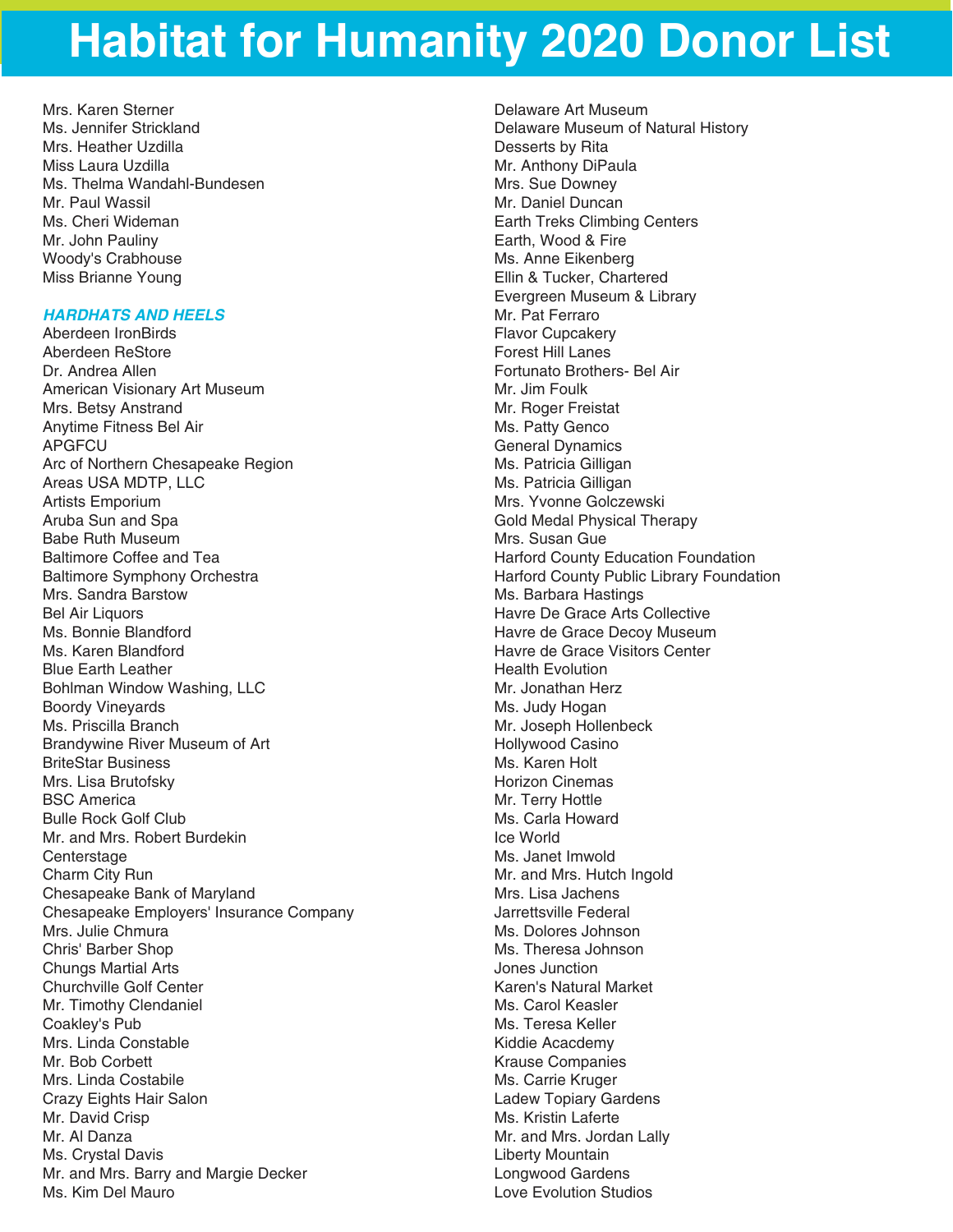M&T Bank MaGerk's Pub & Grill Massage at the Lake Day Spa, LLC Mrs. Nicki Mayfield McCormick and Company Menchi's Ms. Debora Merlock Milby Company Miles & Stockbridge Mr. and Mrs. Bruce Miller Millers Ale House Moon and Sea Creations Jewelry Mr. John Moore Mr. and Mrs. Vito Mosca Mrs. Karen Mosketti Ms. Sue Nappi National Constitution Center Ms. Robin Nolan Old Dominion Electric Cooperative One Eleven Main One Stop Liqours Optimal Spine Chiropractic Ms. Lauri Orzewicz Ms. Maggie Paukovits Mr. John Pauliny Philadelphia Museum of Art Port Discovery Principio Furnace Foundation, Inc. Ms. Patrice Ricciardi Ripley's Believe it or Not! Ms. Georgette Rogers Ronnie's Fine Wine and Spirits Rotary Club of Aberdeen Charities, Inc. Mrs. Tamera Rush Sagamore Spirit Distillery SARC Saxon's Diamond Centers, Inc. Ms. Heather Schafer Adkins Sean Bolan's Irish Pub Shaffer, McLauchlin & Stover, LLC Mrs. Laurie Shamblin Ms. Meredith Sharpe Mr. and Mrs. Larry and Karen Smith Ms. Paulette Smyth Mr. and Mrs. David Sponn Survice Engineering Company The Arena Club The Art Rooms The Bayou Restaurant The Harford Mutual Insurance Companies The Salon That's About You, Inc The Trigger Agency The Vineyard Wine Bar The Walters Art Museum Mr. and Mrs. Robert and Linda Topol Ms. Renee Ullman Utz Quality Foods, Inc Mr. and Mrs. Victor Valentin Mrs. Lynn Van Keuren

Mrs. Cathy Vincenti Mr. John Walters **Wegmans** Mr. J. Tom Weigle Debra Weingarten Wheel of Fortune Whitetail Ski Resort Mrs. Leann Williard **Winterthur** Zumba at the Bel Air Armory

### *GOLF*

Brown, Brown & Young Chesapeake Employers' Insurance Company Freedom Federal Credit Union Mid Atlantic Title, LLC S.C. Brunkhorst State Farm Insurance W.R. Grace & Co.

### *IN KIND*

AJS Environment Resources Almond Branch Marketing BriteStar Business Crossroads Catering CTM Flooring Evergreen Garden Club Forest Hill Lighting Frederick Ward Associates Ms. Patricia Gilligan Greengurus, LLC Mrs. Susan Gue Ms. Ashley Hall HGH Mechanical Ikea Image 360 J.S. Dallas, Inc. Kalista Enterprises LLC Klein Hornig LLP Klein's Shoprite Bel Air Krause Construction Lidl Lowes Paidon Products Pier 1 Imports Distribution S & L Productions Inc. Senior Handy Services Shaffer, McLauchlin & Stover, LLC Shephard Design Co. SM Mechanical St. Margaret's Parish Tar Heel Construction The Roof Center Wilna Seventh-Day Adventist Church

## *PAYROLL SERVICES*

Balsamo, Stewart, Lutters & Ruth, P.A.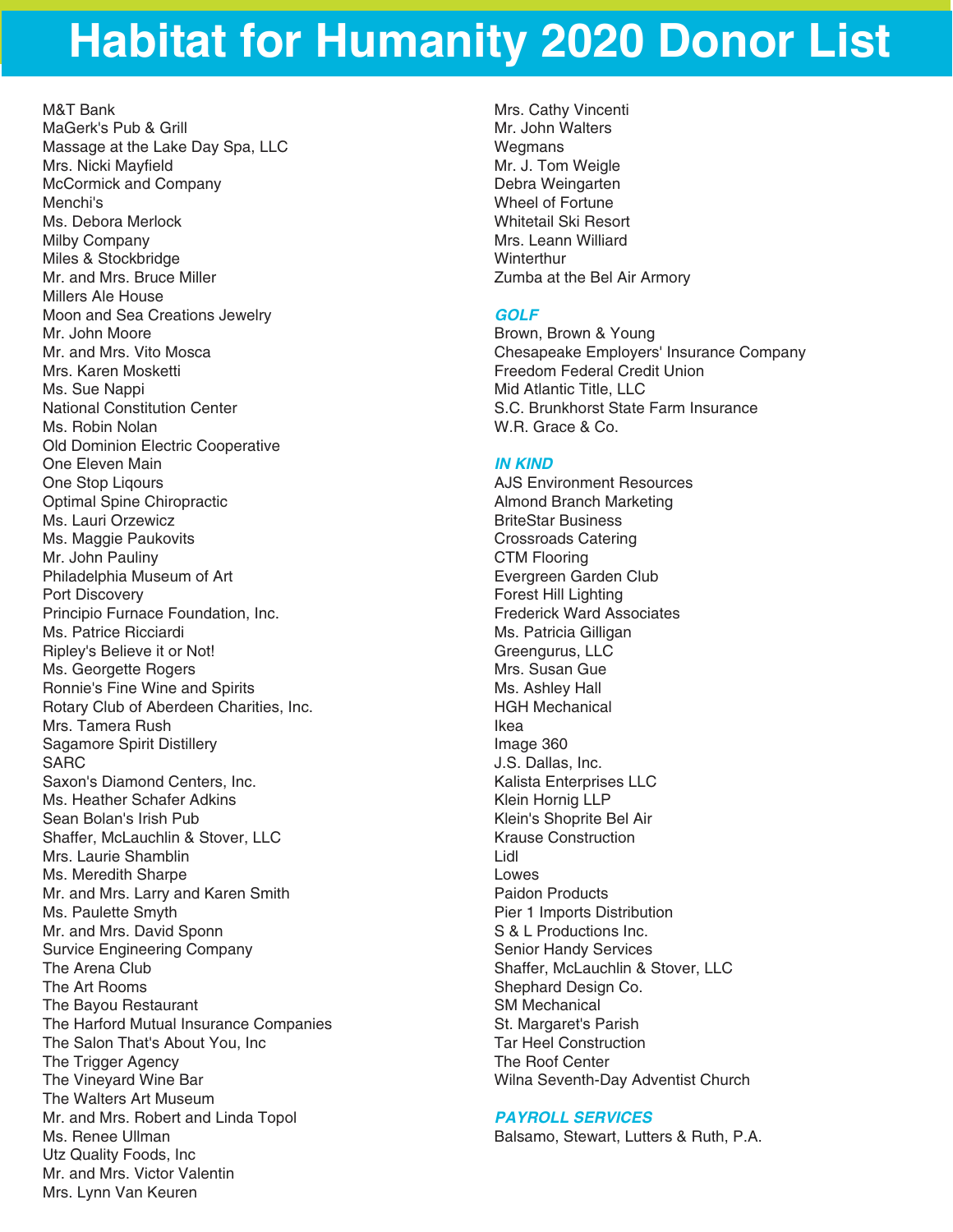## *WOMEN BUILD*

Ms. Stacy Albrecht Ms. Rhonda Anderson Ms. Emily Bryan Mrs. Laurie Bryan Mrs. Stephanie Burns Ms. Jean Byrne Ms. Julianne Carroll Chesapeake Professional Womens Network Ms. Amy Clough Ms. Pamela Cohen Ms. Susan Constantine Ms. Janet Desmond Ms. Hannah Duncan-Waldrop Ms. Anne Eikenberg Ms. Karen Emmett Ms. Barbara Fairson Mrs. Marianne Ferguson Mrs. Kim Forte Mr. Matthew Garono Ms. Jane Giblin Ms. Patricia Gilligan Mr. Patrick Goles Ms. MJ Gray Ms. Amber Guenther Ms. Denise Gustafson Harford Business Network Ms. Nancy Hoch Miss Ashleigh Holmes Mrs. Anne Hottle Mrs. Lisa Jachens Ms. Deborah Jones Ms. Veronica Joyner Ms. Michelle Kahl Mrs. Felicia Karidias Ms. Laura Keller Ms. Sherry Kimball Mrs. Pamela Koenig Ms. Kim Kordela Ms. Coleen Kramer Mrs. Janet Kraus Ms. Dawn Kreidler Mrs. Corinne Krikstan Ms. Angela Lackovitch Ms. Kristin Laferte Mr. Robert Lewis Mr. Mark Liguori Ms. Selena Longway Ms. Anne Lurton Mrs. Megan Lusby Ms. Dawn Merrill Mid Atlantic Chapter Women's Interactive Network Janney (MACWIN) Mr. Eric Miller Ms. Carolyn Mingle Miss Bella Mosca Mrs. Karen Mosketti Ms. Christina Nagy Mr. Robert Nevsimal

Mr. Christopher Ozazewski Ms. Lora Phillips Ms. Elizabeth Plunkett Mr. Art Pokorny Mrs. Rachel Schmidt Ms. Margaret Sparr Ms. Jennica Stiglich Ms. Catherine Talbott Mr. Lee Tessier Mr. Michael Thomas Mrs. Sue Thrappas Mr. and Mrs. Dan and Karen Wesdock Mr. Todd Workman

### *OVER \$50,000*

The Dresher Foundation Inc. Harford County Office of Community and Economic Development The Home Depot Foundation Maryland Affordable Housing Trust (MAHT) Maryland Energy Administration MD Dept. of Housing and Community Development Rural Maryland Council

### *\$20,000-\$49,999*

Bank of America Foundation, Inc. St. Margaret Church

### *\$10,000-\$19,999*

Battelle Eastern Science And Techology Center Bel Air United Methodist Church Community Affordable Housing Equity Corp Mr. and Mrs. Greg Fox Habitat For Humanity International Rosedale Federal Savings and Loan Association The Harford Mutual Insurance Companies The Morris A. and Clarisse Mechanic Foundation Inc. Wells Fargo Foundation

### *\$5,000-\$9,999*

Cecil County Video Lottery Terminal Mr. Adam Datesman Highland Presbyterian Church Mr. and Mrs. Joe Hurley Ms. Sharon Pelham State of Maryland - DHCD Women's Giving circle

### *\$1,000-\$4,999*

Mr. John Battista Benevity Community Impact Fund Ms. Karen Blandford Mr. Phil Eichensehr Ms. Shirl Eller Ms. Patricia Gilligan Mrs. Yvonne Golczewski Ms. Sarah Guthrie Mr. W Andrew Hanson Hollywood Casino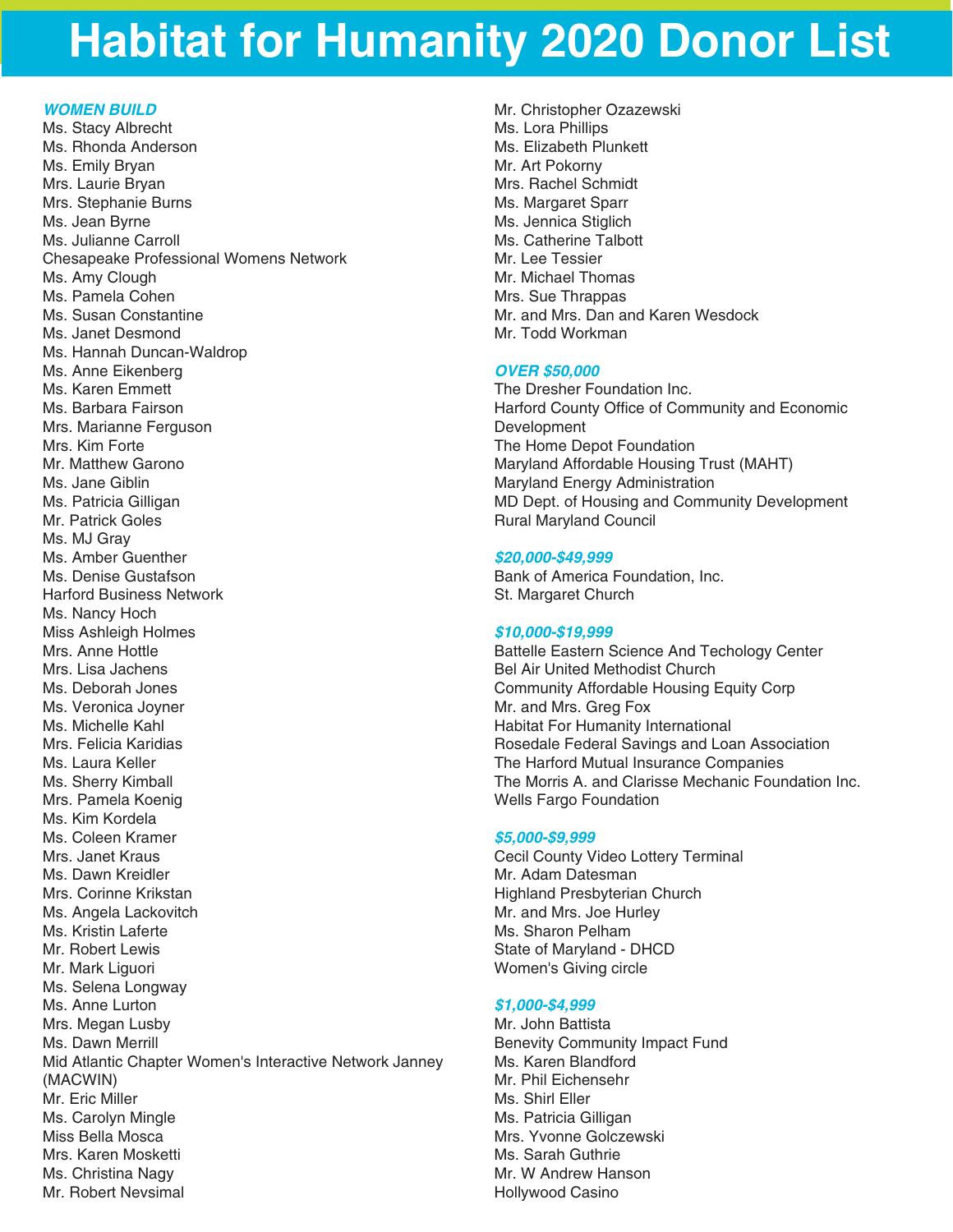Mr. and Mrs. Hutch Ingold Mrs. Elizabeth Jones Mr. Timothy Knabe Mr. and Mrs. Lee Family Trust Mr. Brian Lipford Martin Marietta Mr. Anthony Mattern Mr. and Mrs. Karen Matthews Mr. and Mrs. Tony Meoli Dr. John Meyerhoff Mr. and Mrs. Bruce Miller Million Dollar Real Estate Association of Harford County Ms. Amy Myers-Payne Mr. John Pauliny **SECU** St. Ignatius Roman Catholic Church St. John Properties St. Mary's Episcopal Church Mr. Michael Thomas Mr. Andrew Thomson Mr. Rick Vitek Wegmans Mr. Robert Young

#### *\$500-\$999*

Bel Air United Methodist Church Bethel Presbyterian Church Boston Architectural College Capitol Finishes, Inc. Church of the Holy Spirit Coco Leigh Hair Boutique Mr. David Crisp Mr. Jesse Cunningham Mr. and Mrs. Peter Dacey Mr. Roger Dorr Mr. Daniel Duncan Exelon Corporation Mr. Stephen Fine Mr. William Foy Mr. Thomas Gibson Mr. Timothy Hammond Mr. and Mrs. John and Laura Rothenberger Haug Home Depot Credit Services Hopewell United Methodist Church Kay Deitz Realty Mr. Rod Kornrumpf Mr. and Mrs. Jordan Lally Mrs. Nicki Mayfield Mr. and Mrs. Vito Mosca Mt. Zion Baptist Church Richard's Fish & Crabs Mr. and Mrs. James Rosner Mr. John Schab Mr. Dan Svrjceck The Crab Truck & Seafood Shop Ms. Amanda Tull White Hall Plumbing & Hydronics Mr. Robert Zyriek

#### *\$100-\$499*

Aberdeen IronBirds Dr. Vijay Abhyankar Mr. Ahmad Akbari Ms. Barbara Albers Mr. Roy Albert Mr. and Mrs. Charles Alston Ms. Tara Balfe Clifford Hon. L. Jesse Bane Mrs. Katherine Beall Mr. and Mrs. Brenda Betz Mrs. Joann Blewett Mrs. Susan Bowen Mr. Hugh Buffington Jr Mr. Jeremiah Caban Mrs. Susan Celuch Mrs. Donna Chason Mr. Dennis Chisholm Mr. Ted Costalas Ms. Mindy Costanzo-Romero Mr. and Mrs. Barry Decker Mr. Charles Delss Ms. Gretchen DelValle Ms. Vicki Dippold Mr. and Mrs. Dan Driban Ms. Deborah Dugan Mrs. Anne Dulik Deborah Edmundson Mr. Kurt Engelhaupt Ms. Laurie Feldman Dr. and Mrs. John and Sandra Ferriter Mr. Laurence Frank Mr. Dennis & Diane Frankenfield Mr. and Mrs. Herbert Freiberger Mr. Herbert Friedman **GameChangers** Ann Garner Mr. Matt Garono Ms. Chris Garver Mr. and Mrs. Tyson Gischel Grove Presbyterian Church Ms. Ashley Hall Mrs. Lisa Hall Mrs. Peggy Hart Mr. Robert Hart Mr. John Hejl Mr. Max Hermon Herud Family Living Trust Ms. Dorothy Higinbothom Ms. Karen Holt Holy Cross Episcopal Church Ms. Janet Imwold Joppatowne Women's Club Ms. Bill and Lois Kelly Ms. Christina Kerr Mr. Stephen Kirchner Ms. Jayne Klein Mr. George Korphage Dr. Daniel Lafontaine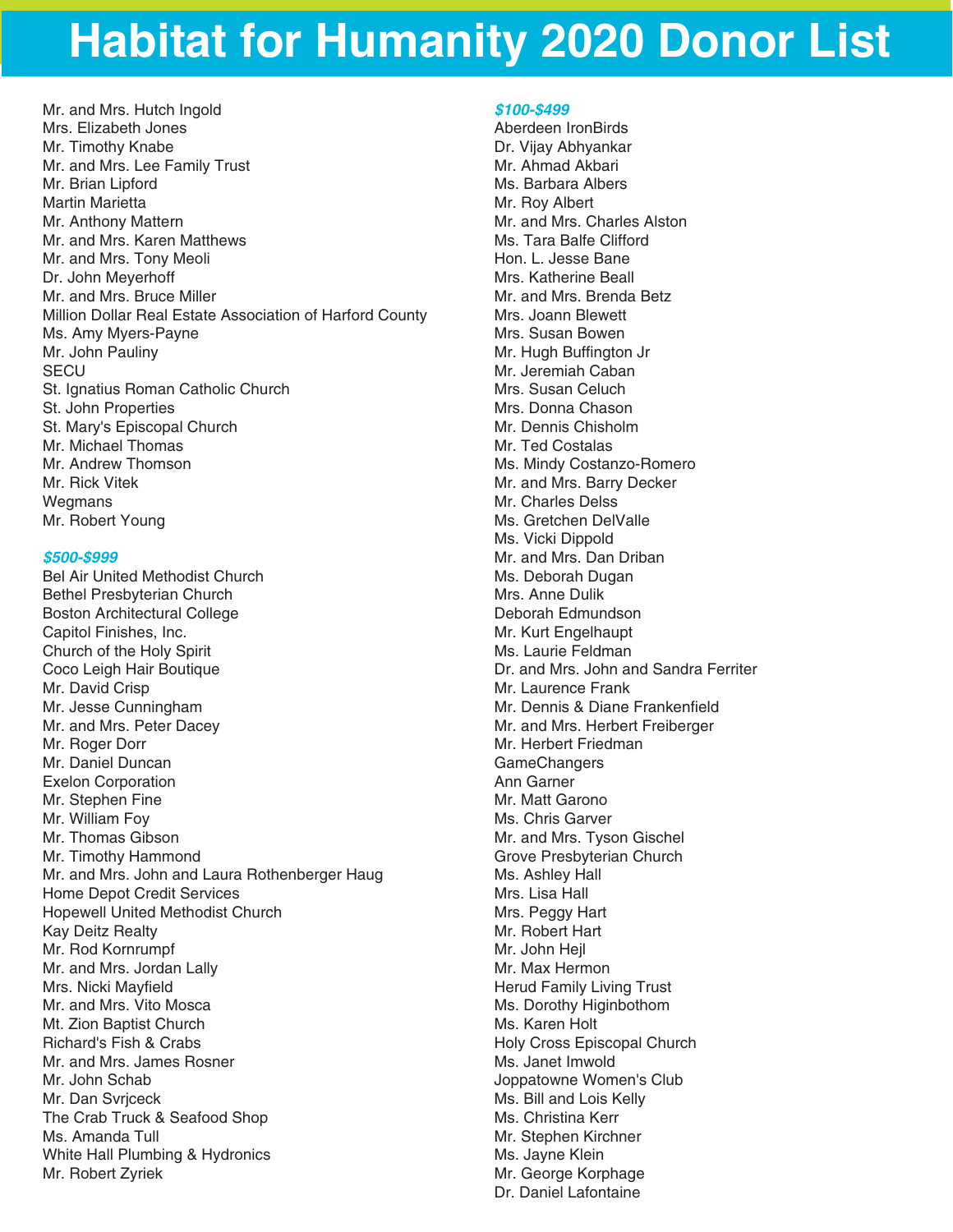Mrs. Eileen Lamasa Lassen, Marin and Webster Inc. Mr. Mark Liguori Mr. Steven Linkous Mr. and Mrs. David Logan Ms. Christy-Ann Lynch Mr. Thomas Marston Mr. and Mrs. Chuck Masters Mrs. Karen Maurice Mr. R. Bruce McCommons Mr. and Mrs. Robert McCormack Ms. Maureen McGillick Mr. Stephen McNamara Mrs. Virginia Meoli Ms. Dawn Moessner Ms. Liz Monti Mr. John Moore Mr, Chris Moore Mr. Paul Nelson Northrup Grumman (ECHO) Mrs. Lena O'Neill Mrs. Marion Parker Mr. Wayne Perry Mr. Cliff Peterson Mr. and Mrs. Harry and Susan Quinn Mrs. Brigette Reed Mr. and Mrs. Kenneth Roberson Ms. Cathey Robertson Mr. William Robinson Ms. Georgette Rogers Ms. Susan Sanderson Mr. Claudia Scarborough Mr. Randy Sebra Ethel Sellman Ms. Paige Shepley Ms. Anne Siebold Ms. Jill Singleton Mrs. Nancy Stubbs Mr. and Mrs. Bruce Tillman Mr. and Mrs. Stephen Troy Ms. Marjorie Truitt Mr. and Mrs. Victor Valentin Mrs. Lynn Van Keuren Mr. and Mrs. Larry and Emlagene Vande Kieft Ms. Cynthia Vincenti Ms. Robin Walczak Mr. Harry Webster Ms. Patricia Whiteside Ms. Joan Wiggins Mr. and Mrs. Cynthia and James Windham Mr. and Mrs. Joseph Yang Mr. Norm Yost Ms. Donna Zavacky

#### *UNDER \$100*

Mrs. Caroline Adolph Mr. Roy Albert Mr. Thomas Alcide Mr. Craig Allen

Amazon Smiles Mrs. Joanna Ambridge Ms. Linda Ames Ms. Lauren Andrews AT&T Mr. and Mrs. Zebulon Barbour Mrs. Sandra Barstow Mr. Bruce Beier Ms. Lu Anne Belmonte Ms. Kayleen Belzner Mr. Andrej Bevec Ms. Sheri Birk Mr. and Mrs. Brian and Kellie Boehm Mr. Douglas Bona Ms. Kathryn Bordone Ms. Carole Bowen Ms. Fannie Braswell Mr. and Mrs. Thedore & Arlene Brice Mrs. Daniel Brulinski Mr. Robert Burton Mr. Jack Butler Ms. Donna Cannella Mrs. Susan Capp Ms. Helen Chapman Ms. Karen Charron Ms. Melinda Chase Mr. Jim Chason Ms. April Cheatham Mr.and Mrs. Ron & Anne Checkai Ms. Virginia Chorley Mr. and Mrs. Donald & Kathy Christ Ms. Michelle Class Ms. Danielle Cockey Mr. Mark Coleman Mrs. Grace Comello Ms. Maribeth Concklin Mr. Gerald Cook Mr. Edward Corcoran Mrs. Linda Costabile Ms. Megan Cuneo Ms. Alicia Curry Ms. Wanda Cywinski Mr. Donald Dangremond Mr. and Mrs. Troy & Sandra Darr Mr. Todd Davis Ms. Kathryn Davis Saro Dedeyan Mr. John DeSantis Ms. Janet DeVinney Mr. Richard Dewey Ms. Barbara Dickson Mr. Nathan Durden Ms. Patricia Durnan Mr. Thomas Durnan Ms. Rena Ellgren Leslie & J. Wright Erickson Witcher Mr. Frank Ernest Ms. Melinda Fabian Mr. H. Stephen Fender